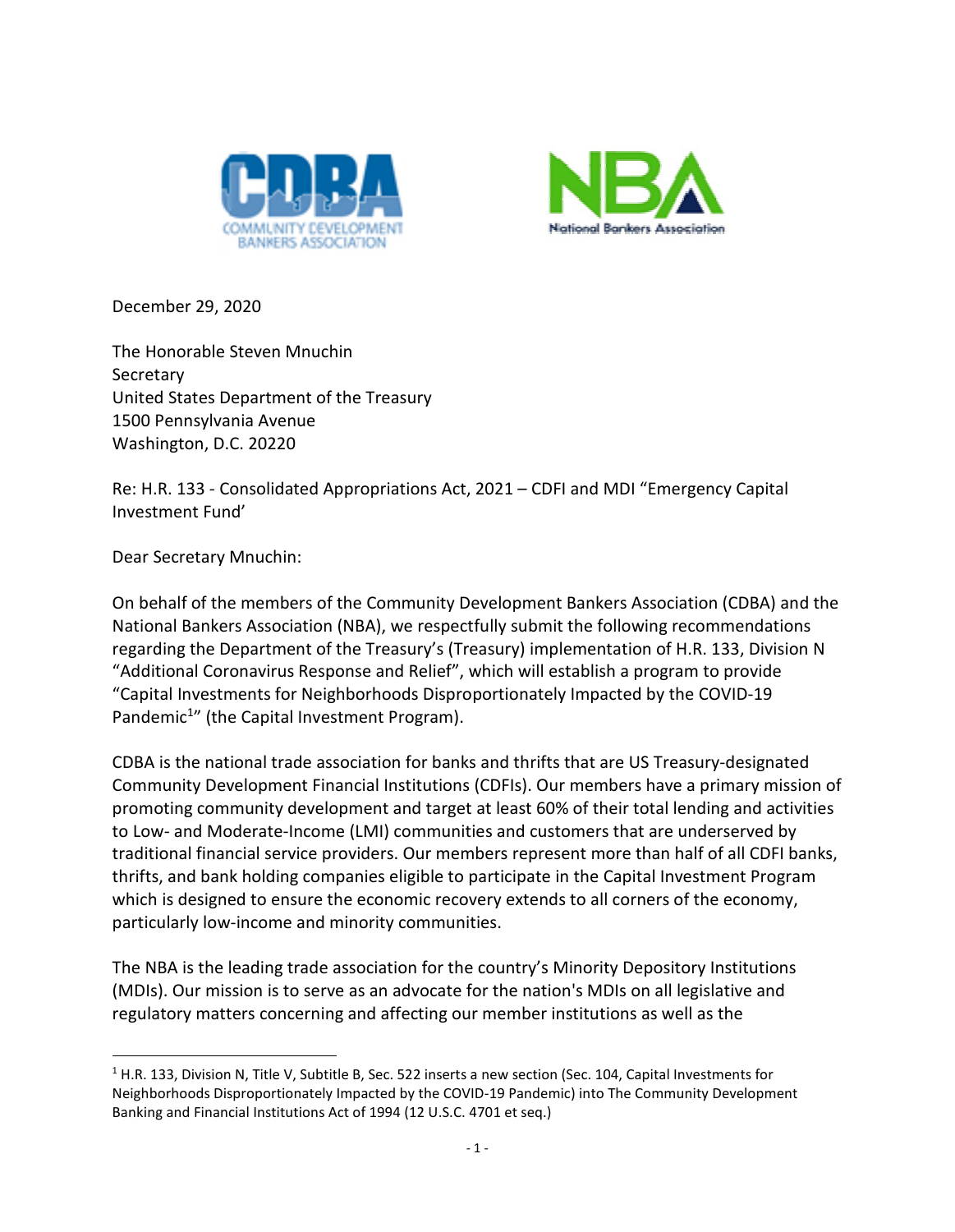communities they serve. Section 308 of the Financial Institutions Reform, Recovery and Enforcement Act of 1989 established several goals related to encouraging, assisting, and preserving minority depository institutions, including specifically charging Treasury and the Federal bank regulators with this obligation.<sup>2</sup> Many of our member institutions are also CDFIs and have historically been the only banks for consumers and businesses who are underserved by traditional banks and financial service providers.

The Capital Investment Program has great potential. The program's success will depend, in large part, on the effectiveness of implementation. The proposed program provides \$9 billion in emergency Treasury capital investments in CDFI and MDI banks and their holding companies to support lending in low-income and underserved minority communities that have been disproportionately impacted by the economic effects of the COVID-19 pandemic. We believe that these institutions, which have each been recognized by Congress for their unique roles in LMI and minority communities, should be prioritized in this program.

Appropriately structured equity investments and subordinated debt can be the most powerful forms of capital that a CDFI bank or MDI can receive. Long-term, patient equity capital from partners – like the Treasury Department – can have a direct and catalytic effect on a financial institution's capacity to serve customers and communities that need it most.

Such capital can also be transformational in helping these institutions attract private sector capital that multiplies the positive effect of Federal investment. CDFI and MDI banks leverage this capital to grow loans and investments to targeted underserved communities. To be successful, the Capital Investment Program implementation needs to be quick, simple and flexible to allow CDFI and MDI banks to meet the needs of diverse urban, rural and Native American markets. Imposing cumbersome and unnecessary restrictions, where a nimble approach is needed, will only diminish the benefits, add costs, reduce dollars going to communities, and deter participation. LMI and minority communities have borne the brunt of the COVID-19 induced recession and priority should be placed on maximizing the participation of eligible financial institutions.

### **Congressional Purpose**

l

In establishing the Capital Investment Program, Congress intended to empower CDFI and MDI banks to revitalize COVID-19 impacted LMI and minority communities. Thus, the Capital Investment Program is intended to be long-term, proactive and stimulative. This differs widely from the last time the Federal Government provided emergency equity to banks when it launched the TARP and CDCI Programs in the wake of the global financial crisis. TARP and CDCI were narrowly targeted at stabilizing the financial sector and lenders themselves. As such, the TARP and CDFI interventions were designed to be temporary with limited focus on the outcomes produced within the impacted communities.

<sup>2</sup> Financial Institutions Reform, Recovery, and Enforcement Act of 1989, Pub. L. No. 101-73, 103 Stat. 183 (1989)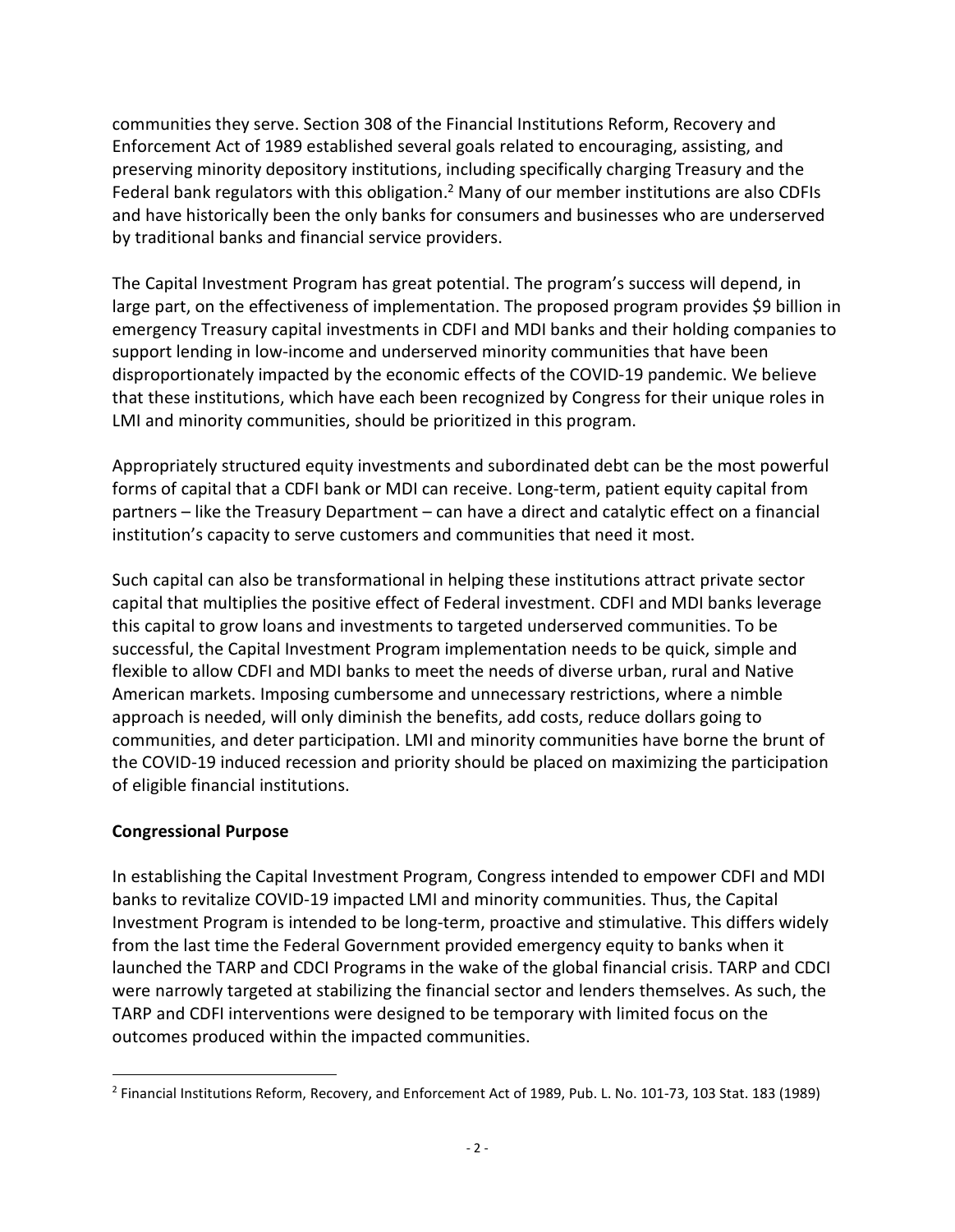**In rolling out this program, we strongly urge the Treasury Department to clearly communicate to all stakeholders and to the public that the purpose of the Capital Investment Program is very different than the TARP or CDCI Programs.** The TARP programs had a strong negative stigma as a "bail out" program for troubled institutions. The CDFI and MDI banks are in strong condition relative to the Great Recession. They do not wish participation in the Capital Investment Program to infer their banks are troubled or not well managed. To encourage participation, Treasury needs to ensure that communication on the program to external stakeholders is focused on the benefits CDFIs and MDIs create for low- and moderate-income and minority communities.

The differences in the Capital Investment Program intent language illustrate this essential distinction. (Emphasis CDBA/NBA).

| Capital Investment Program Authorization -    | TARP Authorization - 12. USC 52, Emergency |
|-----------------------------------------------|--------------------------------------------|
| Division N, Title V, Subtitle B, Community    | Economic Stabilization, Section 5201.      |
| Development Investment, Sec. 520. Purpose     | Purposes                                   |
| "The purpose of this subtitle is to establish | "The purposes of this chapter are -        |
| emergency programs to revitalize and provide  | (1) to immediately provide authority       |
| long-term financial products and service      | and facilities that the Secretary of       |
| availability for, and provide investments in, | the Treasury can use to restore            |
| low- and moderate-income and minority         | liquidity and stability to the             |
| communities that have disproportionately      | financial system of the United             |
| suffered from the impacts of the COVID-19     | States; and                                |
| pandemic."                                    | (2) to ensure that such authority and      |
|                                               | such facilities are used in a manner that- |
|                                               | (A) protects home values,                  |
|                                               | college funds, retirement accounts,        |
|                                               | and life savings;                          |
|                                               | (B) preserves homeownership                |
|                                               | and promotes jobs and economic             |
|                                               | growth;                                    |
|                                               | (C) maximizes overall returns              |
|                                               | to the taxpayers of the United             |
|                                               | States; and                                |
|                                               | (D) provides public                        |
|                                               | accountability for the exercise of         |
|                                               | such authority."                           |
|                                               |                                            |

Unlike during the Great Recession, financial institutions are generally healthy and well capitalized today. Congress intended the Capital Investment Program for healthy institutions to expand their work and contribute to a deep and wide economic recovery for underserved Americans by providing financial products and services at a greater scale than would be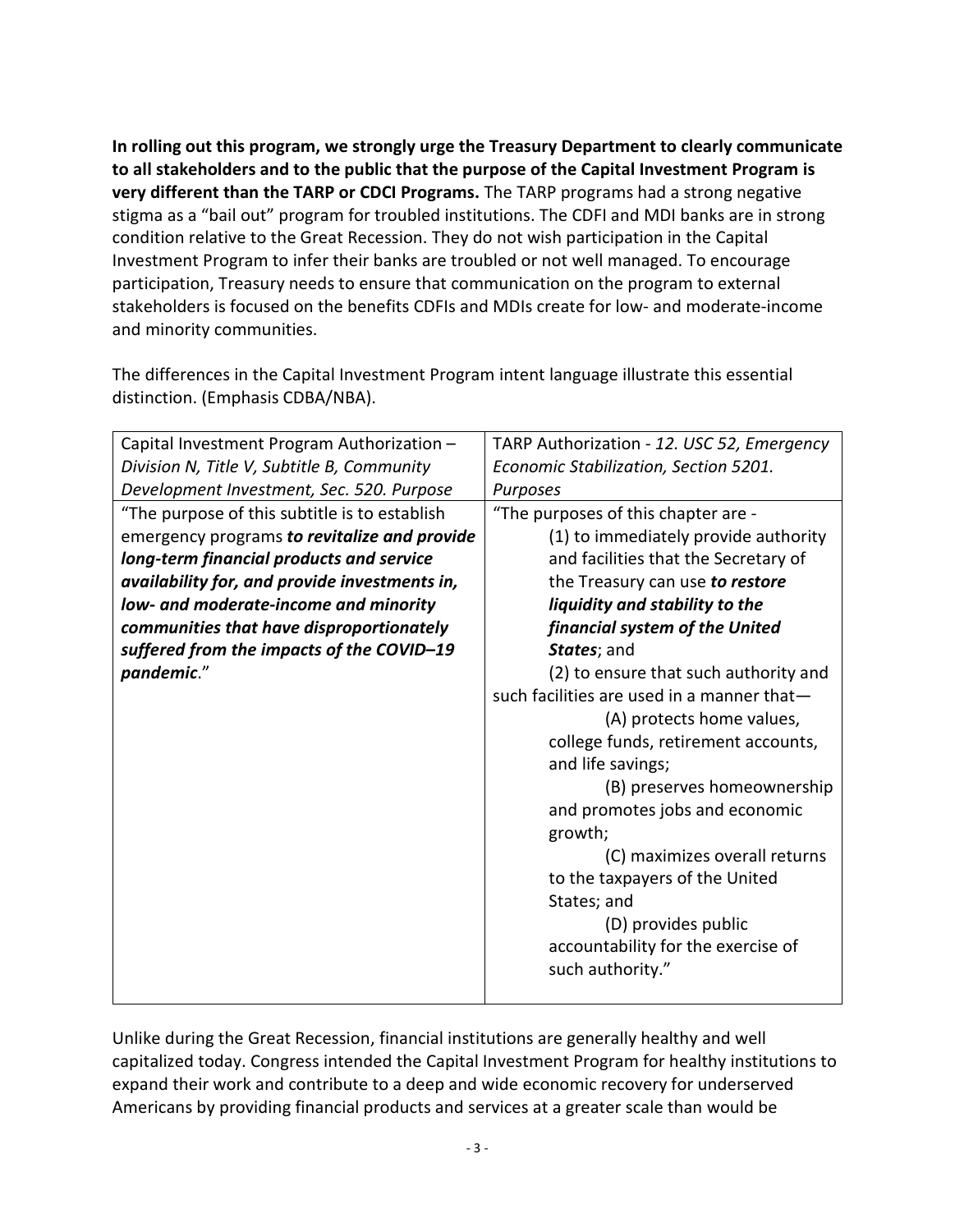possible without it. It is critically important to note that infusions from the Capital Investment Program will help make participants an even greater source of strength and stability within their communities than ever before.

#### **Executive Compensation, Share Buybacks and Dividend Payments**

Within the Capital Investment Program's congressionally mandated purpose, we urge you to ensure that any regulations or restrictions on participating institutions be constructed to support the Program's intent. While we fully understand the strict statutory deadline under which the agency must issue an application and rules, **we strongly urge the Treasury to solicit industry comments on program components such as term sheets, regulations or other guidance prior to finalization.** CDBA and NBA have a series of recommendations that are important to maximize participation and ensure the Capital Investment Program achieves its public policy goals.

Under subsection (h), the Secretary is directed:

"Not later than the end of the 30-day period beginning on the date of enactment of this section, the Secretary shall issue rules setting restrictions on executive compensation, share buybacks, and dividend payments for recipients of capital investments under the Capital Investment Program.<sup>3"</sup>

We are particularly concerned that this provision be implemented in a manner that does not undermine the long-term financial and operating viability of recipients. In the case of TARP and CDCI, which were focused on immediate stabilization of the financial services sectors, these provisions were implemented in a highly restrictive and punitive manner. They were structured to incent quick repayment and exit from the program as soon as an institution was able. The unintended consequence was that the program reduced the operating effectiveness for participating banks – such as reducing the ability of institutions to attract high-quality talent to replace departed senior officers.

The Capital Investment Program has a long-term focus and seeks to expand the capacity of CDFI and MDI banks to serve low-income and minority communities. **To accomplish this goal, we recommend the regulations reflect a balanced approach of safeguarding Federal resources while building the capacity of recipient institutions to serve their target markets.** Failure to take a balanced approach will discourage participation in the Program or undermine the viability of participating institutions. Both such outcomes ultimately harm LMI and minority communities. To be successful, the Capital Investment Program's regulations should recognize the distinct needs of CDFI and MDI banks. The regulations do not need to be complex. But, they should be flexible and encourage institutions to grow so they can continue to fulfill their community development missions.

 $\overline{a}$ 

 $3$  Division N, Title V, Subtitle B, Sec. 522(a)(h)(10)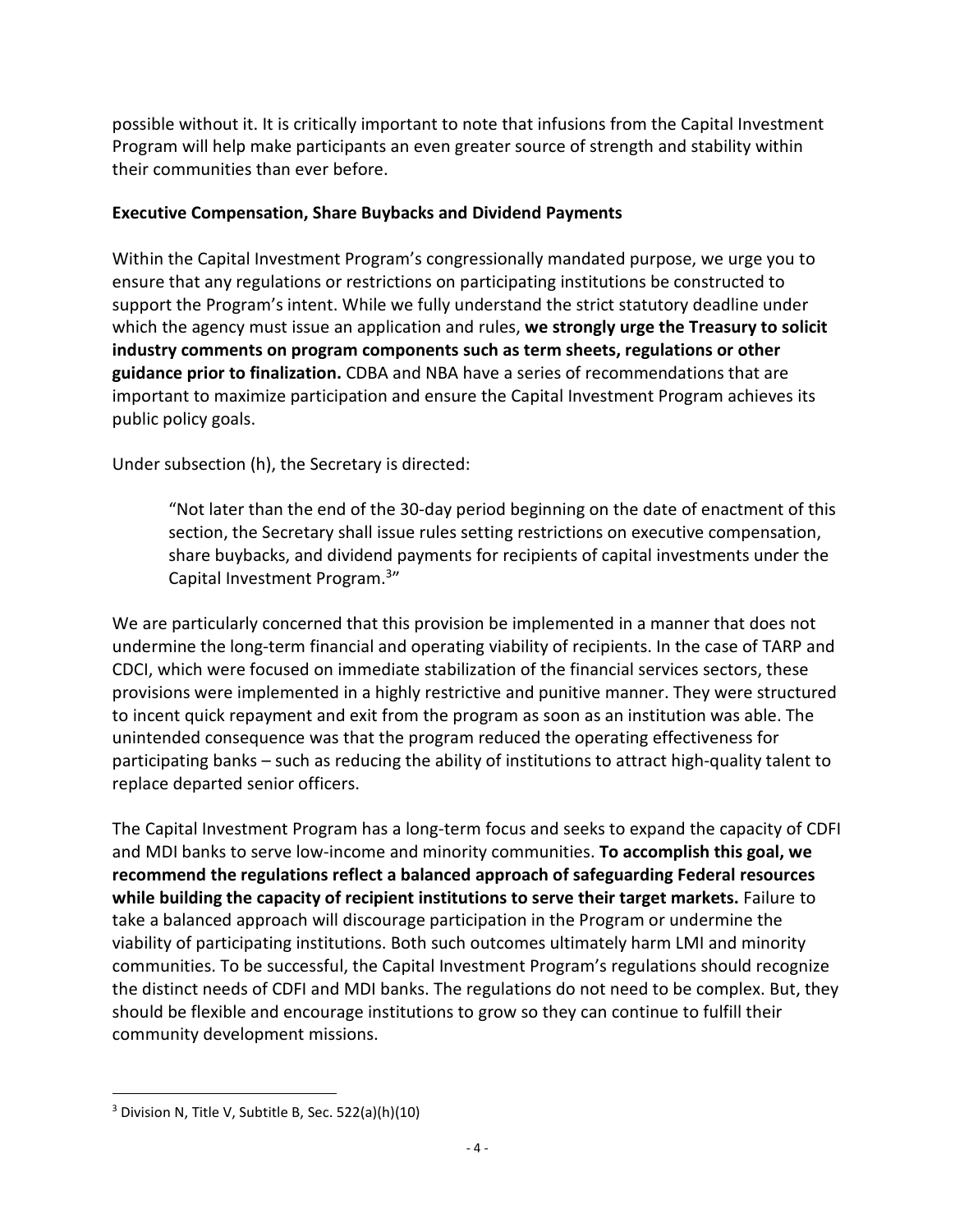Executive Compensation: Participating institutions must be able attract high quality talent. The work of CDFI and MDI banks is difficult and requires highly skilled management. Thus, the executive compensation restrictions of TARP and CDCI are wholly inappropriate for the Capital Investment Program and should not be adopted as they created barriers to attracting and retaining high quality talent. As a long-term, catalytic initiative, any rules should enable recipients to build healthy and vibrant institutions.

**We recommend that executive compensation regulations simply require recipients to report salaries and total compensation for the Chief Executive and C-level executives.** If a recipient institution is not in compliance with the terms of the Capital Investment Program, Treasury should have the right to limit excessive compensation that is not aligned with industry norms. For cases when a Capital Investment Program participant is not in compliance with the terms of its participation in the Program, (e.g. delays in the payment of preferred dividends or interest payments), *and* negligence is suspected, Treasury could sparingly impose limits on payment of executive level bonuses or freeze annual compensation levels until the noncompliance is cured. Under no circumstances should Treasury impose any clawback provisions on bank management and employees. As finding and retaining high quality senior leadership is critically important to the financial performance, regulatory compliance, and impact capacity of any CDFI or MDI, the terms and conditions of any Capital Investment Program monies should not deter or be a disincentive for any recipient to attract or retain high quality talent. Treasury's treatment of this issue will be critically important for incenting participation by the most financially strong and impactful CDFI and MDI banks.

Dividend Payments: Participating institutions must be able attract private capital over Treasury's anticipated long holding period. Having the ability to pay dividends is critical for attracting private capital; raising new capital is necessary to facilitate the financial health and growth of a CDFI or MDI bank. Thus, the dividend restrictions of TARP and CDCI are wholly inappropriate for the Capital Investment Program.

**We recommend that any regulations require recipients to simply report to Treasury on payment of dividends to shareholders. As a general rule, a well-capitalized institution should not face restrictions.** Yet, if a recipient institution is not in compliance with the terms of the Capital Investment Program, Treasury should have the right to limit excessive dividend payments that are not aligned with industry norms. Treasury should work with the banking regulatory agencies to obtain data on industry dividend payments for benchmarking. In the case of a Capital Investment participant that is not in compliance with the terms of its participation in the Program, (e.g. delays in the payment of preferred dividends or interest payments), Treasury could bar participants from paying dividends to other shareholders until the noncompliance is cured. To be noted, in the case of Sub S banks, Treasury should allow these institutions to distribute to shareholders the amounts needed to cover income taxes due given the specific tax requirements of this structure. Under no circumstances should dividend clawback provisions be imposed on investors.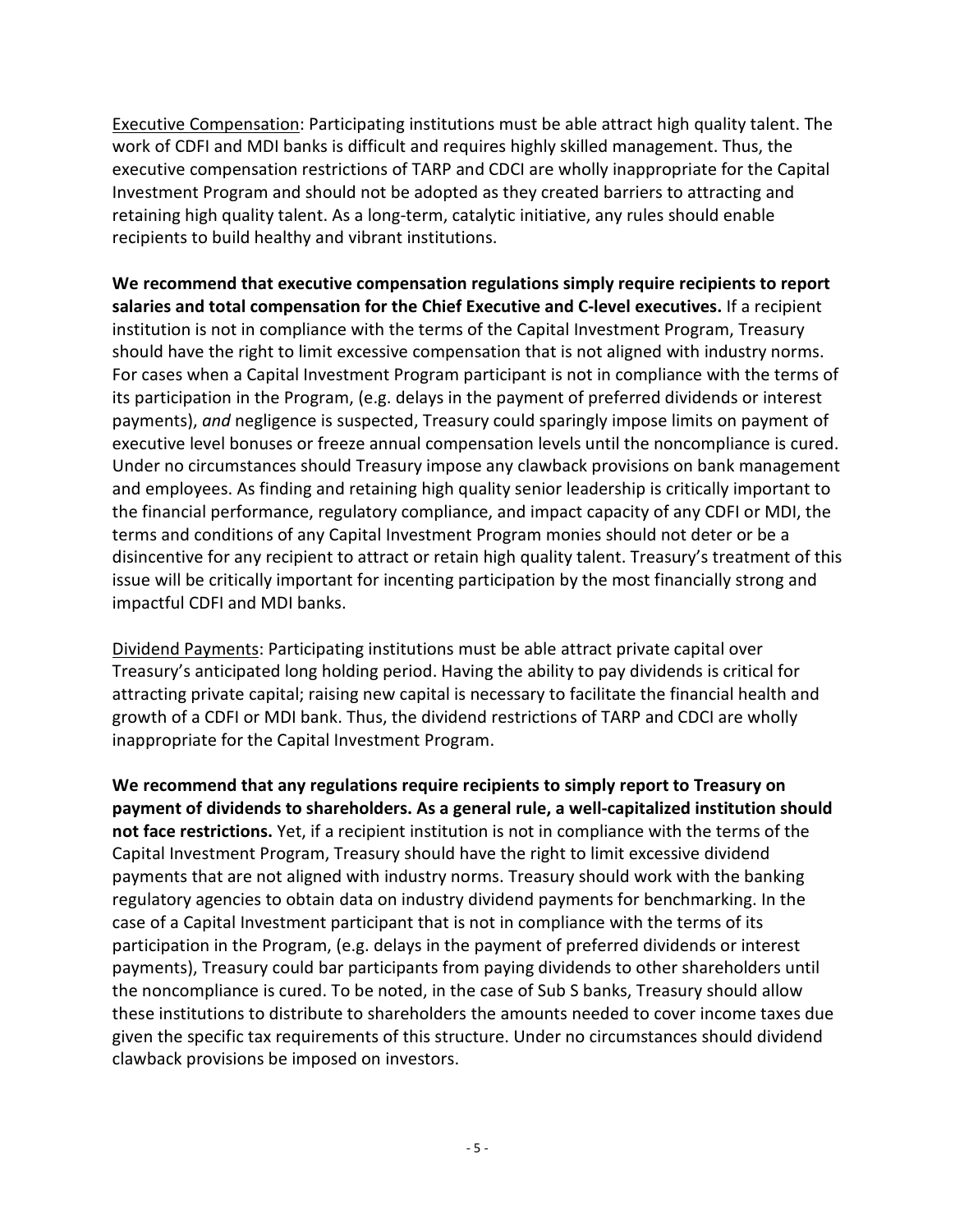Share Buybacks: Participating institutions must have the ability to manage their capital. To facilitate growth, some CDFI or MDI banks have developed mechanisms for providing limited capital liquidity. Other banks seeking to raise private capital may also choose to develop such mechanisms as part of their capital plans. This liquidity – combined with the ability to pay regular dividends – is important for attracting impact capital and new investors. Lack of capital liquidity can significantly impair institutional viability as many investors will eventually desire some return of capital. Thus, the share buyback restrictions of TARP and CDCI are inappropriate for the Capital Investment Program. If a bank already has a share buyback mechanism established to manage liquidity or develops a mechanism as part of a regulator-approved capital plan, they should not be inhibited as long as they are in compliance with the Capital Investment Program.

**We recommend that any regulations simply require recipients to report to Treasury buyback activity from shareholders.** Only if a recipient is out of compliance with the terms of the Capital Investment Program should Treasury have the right to limit excessive repurchase of shares that are not aligned with industry norms for peer community banks. Treasury should work with the banking regulatory agencies to obtain data on industry share buybacks for benchmarking. In the case of a Capital Investment Program participant that is not in compliance with the terms of its participation in the Program (e.g. delays in the payment of preferred dividends or interest payments), Treasury could limit participants from redeeming shares of other shareholders in excess of current earnings until the noncompliance is cured.

### **Application and Selection Process**

Application: **As part of the application, we recommend that the Treasury coordinate with the CDFI Fund to streamline the application process. To the maximum extent practicable, we recommend the Department utilize data that has already been collected as part of the CDFI certification process or annual grant reporting.** We are very concerned about subsection  $(d)(4)(A)(i)$ , which could be interpreted to conflict with the reporting standards for certified CDFIs. Specifically, it requires that applicants:

"…demonstrate that not less than 30 percent of lending of the applicant over the past two fiscal years was made directly to low- and moderate-income borrowers, to borrowers that create direct benefits for low- and moderate-income populations, to other target populations as defined the Fund, or any other combination thereof, as measured by the total number and dollar amount of loans."

**Given that CDFIs must meet the far higher standard of 60% of their lending being directed to eligible Target Markets, we recommend that Treasury "rely on documentation submitted by the applicant to the CDFI Fund as part of certification compliance reporting" as directed in subsection (d)(4)(B), in lieu of imposing new data collection requirements. We also recommend that the Treasury utilize definitions and piggyback on reporting systems already utilized by the CDFI Fund.**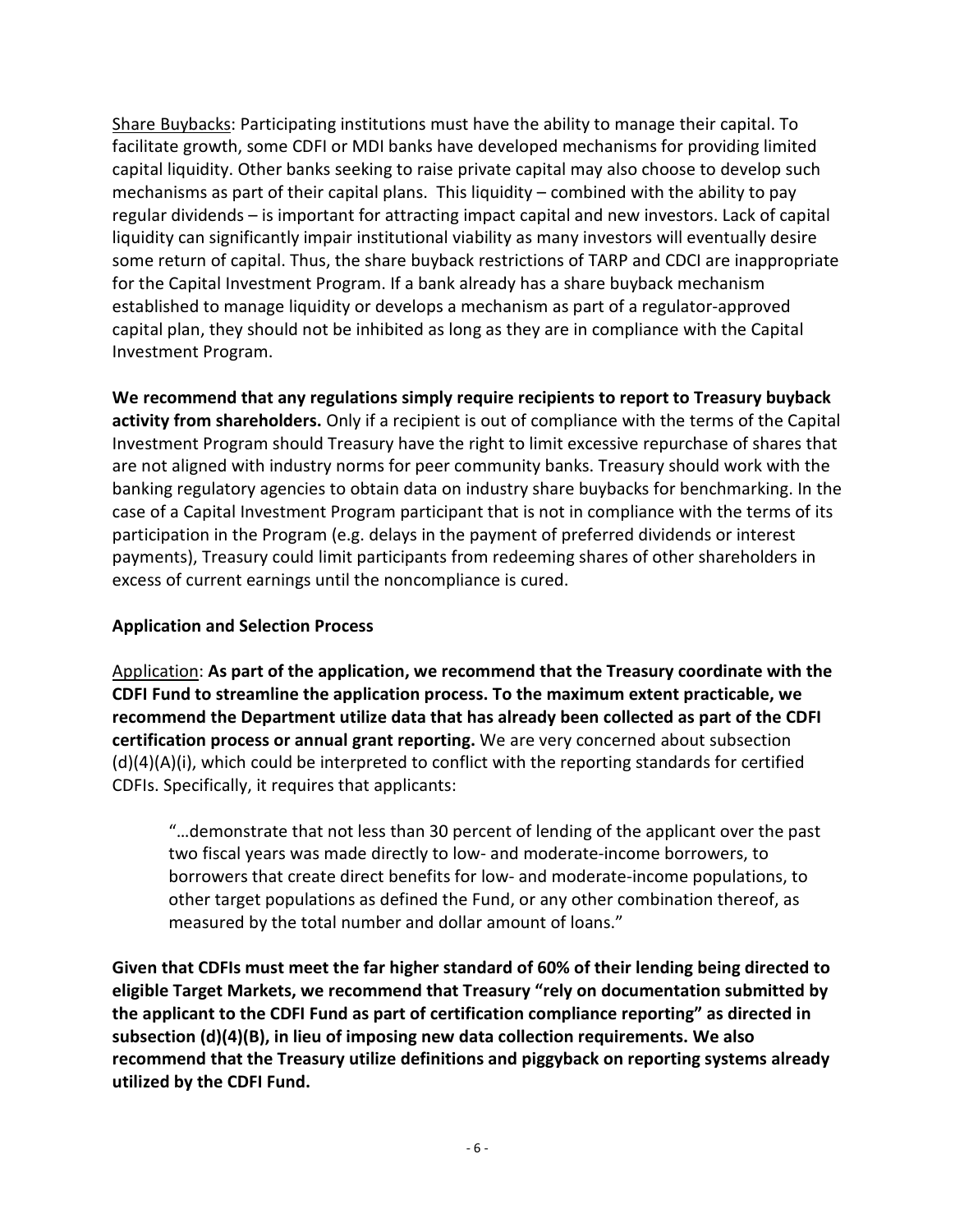Selection: **As part of the selection process, we recommend that the Treasury give highest priority to applicants that dedicate the highest proportion of their lending and services to any CDFI Fund eligible Target Market(s).** We are concerned that the alternative definition in subsection (d)(4)(A)(i), does not maximize benefits to the customers and communities that need it most with only a 30% threshold for historic performance in serving specified markets. As such, CDFIs should receive highest priority in the selection process, as it maximizes the programmatic use of taxpayers' dollars. To the extent that non-CDFIs can meet the 60% threshold, they should also receive priority but should be encouraged to become certified CDFIs. Likewise MDIs, which are specifically designated in the statute, and which Section 308 of FIRREA directs Treasury to preserve and promote, should also receive priority in the selection process based on the proportion of their service to CDFI eligible Target Markets.

#### **Nature of Investments**

To the maximum extent, in making investments into eligible institutions, the Treasury should structure the terms and conditions to maximize the ability of recipients to create benefits for customers and communities – which is consistent with the program's Congressional mandate. Above all, the Capital Investment Program should encourage mission-focused CDFI and MDI banks to grow and be profitable so they can maximize fulfillment of their community development missions and positively impact low- and moderate-income and minority communities.

It is important that any regulations recognize the important qualities of CDFI and MDI banks – they are for-profit institutions that must balance purpose and profit. All mission focused CDFI and most MDIs banks are small by any common financial services sector definition. Among certified CDFI banks, the largest is \$5 billion in total assets and the sector's average size is \$441 million in total assets. MDIs are far smaller than the average non-MDI bank. Compared to commercial banking institutions on average, they are very small; the largest institution has only \$38 billion in total assets. Black and Hispanic MDIs have average assets of \$245 million and \$2.7 billion, respectively, compared to an average of \$3.1 billion for all US banks. While a small handful of CDFI and MDI banks are publicly traded, most are privately held and generally closely held. Therefore, their capital structures are often illiquid, and the requirements of the banks for flexibility under the Program is crucial to their existence.

Treasury needs to recognize the different types of organizational and capitalization structures. Generally, CDFI and MDI banks are organized as either one of two types of corporate entity: C Corporations (C Corps) or Sub S Corporations (Sub S Corps). While the interests of banks in relation to the Capital Investment Program will vary beyond the requirements of their structure, we believe it is essential to recognize how corporate structure will influence their participation and the potential structure of investment instruments.

The statute clearly contemplates involvement of C Corps with the explicit authorization of issuance of preferred stock. We note that even C Corps may have an interest in utilizing some portion of capital in the form of subordinated debt depending on their capitalization needs. **We**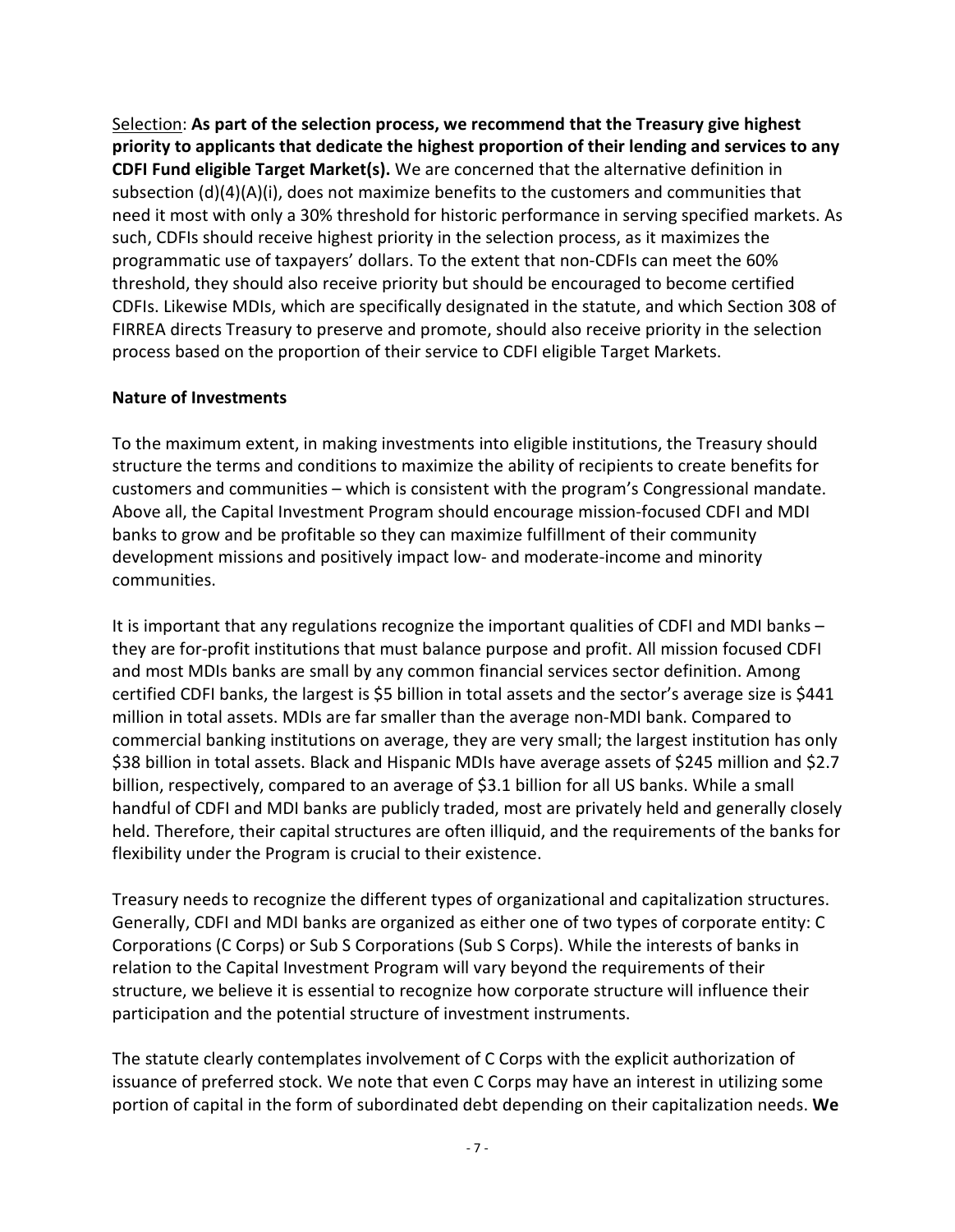**urge the Treasury to allow applicants to request the mix of capital that is the best fit for their institutions.**

The statute appears to allow CDFI or MDI bank holding companies to be participants. We applaud and support this inclusion. **We recommend CDFI and MDI bank holding companies have the option to request either preferred stock or subordinated debt.** It is also important for Treasury to recognize that some institutions will prefer to apply and receive capital through their bank holding companies, while others will prefer to apply and receive capital through their banks. Thus, any investment instruments and term sheets should be structured to anticipate this variety.

**We urge Treasury to offer financial instruments suitable for Sub S banks as they cannot issue preferred stock.** They will need to utilize the subordinated debt option. S Corp structure has been historically adopted by, and remains emblematic of the closely held, or family owned, community bank. This structure is often used by both MDIs and rural banks. These banks and their customers are among those targeted by this program, and their participation is vital to the Capital Investment Program's success.

**Per subsection (f) we strongly urge Treasury to consult with regulators to ensure that its investment instruments meet the requirements for Tier 1 capital.** Reducing regulatory risk and uncertainty will encourage participation. In particular, we note that the term of any investment should be indefinite and the post-year 10 pricing should not trigger a change in regulatory treatment. An increase in dividend rates may be deemed by regulators as a forced liquidity mechanism and will prevent Tier 1 treatment. To ensure Tier 1 treatment, we strongly urge that noncumulative dividends be paid only if common shareholders receive dividends. Furthermore, Treasury's preferred stock should not be mandated to be the most senior to other preferred stock as it was with CDCI. During CDCI, such a provision inhibited banks from raising new private capital and will similarly inhibit CDFI and MDI banks from raising private capital needed to support future growth. Finally, per subsection (d)(6)(B)(i) we ask Treasury to ensure its offerings clearly reflect Congressional intent that absolutely no dividends, interest or other payments will be required or accrued for the first 24 months.

**We strongly urge the Treasury to consult with the regulatory agencies on all aspects of the effect this capital will have on supervisory activities.** For example, we note a long-standing Federal Reserve supervisory view that bank holding companies should have voting common equity as the "dominant" form of capital. While not formally stated as a rule for bank holding companies under \$3 billion in total assets, this standard is generally applied to all bank holding companies as a safety and soundness practice. We note the Federal Reserve has sometimes discouraged use of instruments such as preferred stock, trust preferred securities, or nonvoting common stock for fear of "over reliance." Thus, Capital Investment Program participation could subject an institution to supervisory criticism and severely discourage participation. Treasury can reduce this regulatory risk by proactively working with the regulatory agencies to ameliorate these concerns and ensure there is clear communication with the agencies and program participants on regulatory treatment. **Given the long-term nature of**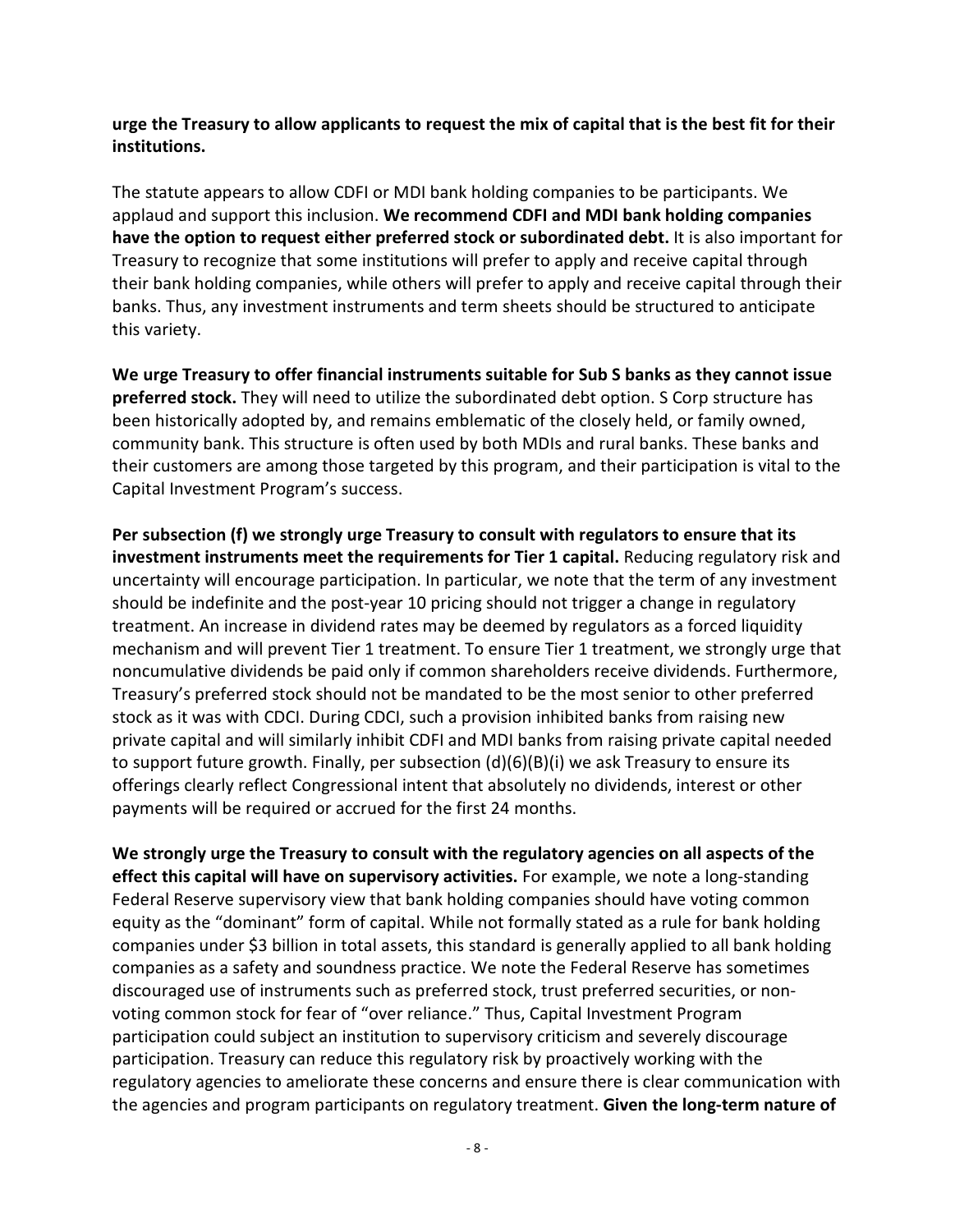**the Capital Investment Program, we recommend that the Treasury work with the Federal Reserve to ensure its instrument and similar private capital instruments directed at CDFI and MDI banks are exempted from this calculation.** Such treatment will enable participants to attract greater amounts of private capital, which will expand access to capital with target communities intended to benefit from the program.

Other subjects of concern which require clear guidance include, but are not limited to:

- Risk-Based Capital Rules governing the definition of conservative capital buffers;
- Prompt Corrective Action Rules by which FDIC insured institutions are subject to tiered minimum capital requirements;
- The Community Bank Leverage Ratio whereby banks with less than \$10 billion assets may elect to comply with regulatory capital rules by holding a ratio of Tier 1 capital in excess of 9%;
- The Small Bank Holding Company Policy Statement whereby the Federal Reserve generally does not require compliance with the Risk-Based Capital Rules for Bank Holding Companies (BHCs) that have less than \$3 billion in consolidated assets;
- Federal Reserve Control Rules whereby the Federal Reserve considers "control" to be determined based upon a range of factors and has rules that govern, for example, a determination as to whether an investor is deemed to be a bank or savings and loan holding company.

**We strongly urge Treasury to clarify that CDFIs and MDIs have the option, at their choice, to trigger a buyback, sale or transfer, or redemption of Treasury's preferred investment at any time. We also urge Treasury to provide guidance on how the option to sell or transfer the investment to a mission-aligned affiliate nonprofit will be executed.** This guidance in particular should be developed in close consultation with the industry leader advisory council proposed below.

If deemed permissible under the statute and feasible, **we also urge the agency to consider the adoption of the option for participating institutions to draw down investments in tranches prior to the conclusion of the 6-month period required for Treasury to complete its investments.** 

### **Restrictions**

As the pandemic has affected LMI communities nationwide, **we urge the Treasury to maximize participation among eligible mission focused CDFIs and MDIs.** Subsection (e) gives the Treasury the authority to make very large investments relative to total bank asset size. Yet, we urge the Treasury to consider making investments in amounts that ensure geographic diversity among interested CDFIs and MDIs. Investment decisions should balance future potential growth with deployment capacity. In the event the Treasury has allocated capital to institutions described under any of the Set Asides and still has additional capital available, we urge you to make that capital available among other institutions.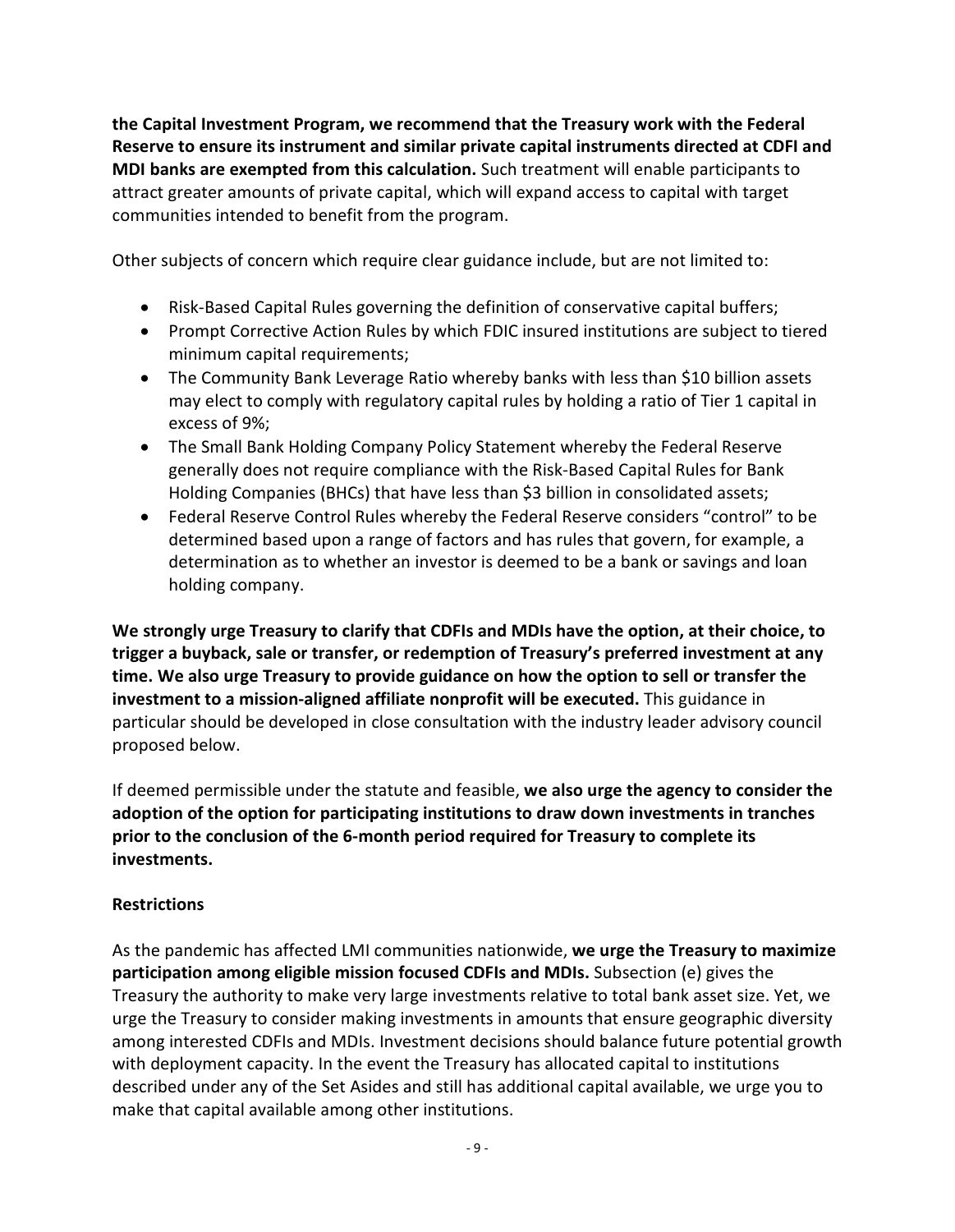## **Ineligible Institutions**

Section 104A(i), states that: *"An institution shall be ineligible to participate in the Program if such institution is designated in Troubled Condition by the appropriate Federal banking agency or the National Credit Union Administration, as applicable, or is subject to a formal enforcement action with its primary Federal regulator that addresses unsafe or unsound lending practices."* This is potentially in conflict with an earlier clause, Section 104(A)(d)(2), which requires the Secretary to consult with regulators to determine eligibility.

**We urge Treasury to defer to the bank regulatory agencies in determining a bank's eligibility for consideration.** This would allow the regulator to work with a bank under a formal enforcement action around lending practices to put guard rails in place to allow the bank to gain access to the desperately needed capital, while at the same time protecting the government's interests. For example, the bank could show in its application and deployment plan how it would not only use the capital to make additional loans in the community, but also be able to re-direct other resources towards talent or technology to address underlying challenges in compliance or lending practices. In our experience, access to additional capital usually solves regulatory issues, because small banks often need it to access additional internal resources. Lack of these resources makes it challenging to address safety and soundness concerns. Treasury should work with the regulators and exercise maximum discretion to allow CDFI and MDI banks to fulfill Congressional intent to get capital in the hands of LMI and minority communities.

# **Collection of Data**

Subsection (k) provides eligible institutions with greater authority, if they choose, to collect demographic data on customers otherwise prohibited under the Equal Credit Opportunity Act (ECOA). This authority is critically important for CDFI banks and MDIs to increase service to minority and other underserved communities. **We encourage Treasury to work with the regulatory agencies to ensure examiners fully understand this authority.** 

# **Reducing Payments**

Under subsections (d)(6)(B)(ii)-(iii), **we urge the Treasury to clarify how increases in lending activities will be measured for the purpose of qualifying for reduced payments.** For example, will the increases be measured based on overall increases, or specifically on increased lending to borrowers that create direct benefits for low- and moderate-income populations per subsection 4 (i.e., loans to businesses that provide jobs and/or services to low- or moderateincome individuals)? Clear guidance on metrics and definitions will help participants set up systems for tracking and measuring their activities. We urge Treasury to publish a proposed rule for public comment prior to implementation.